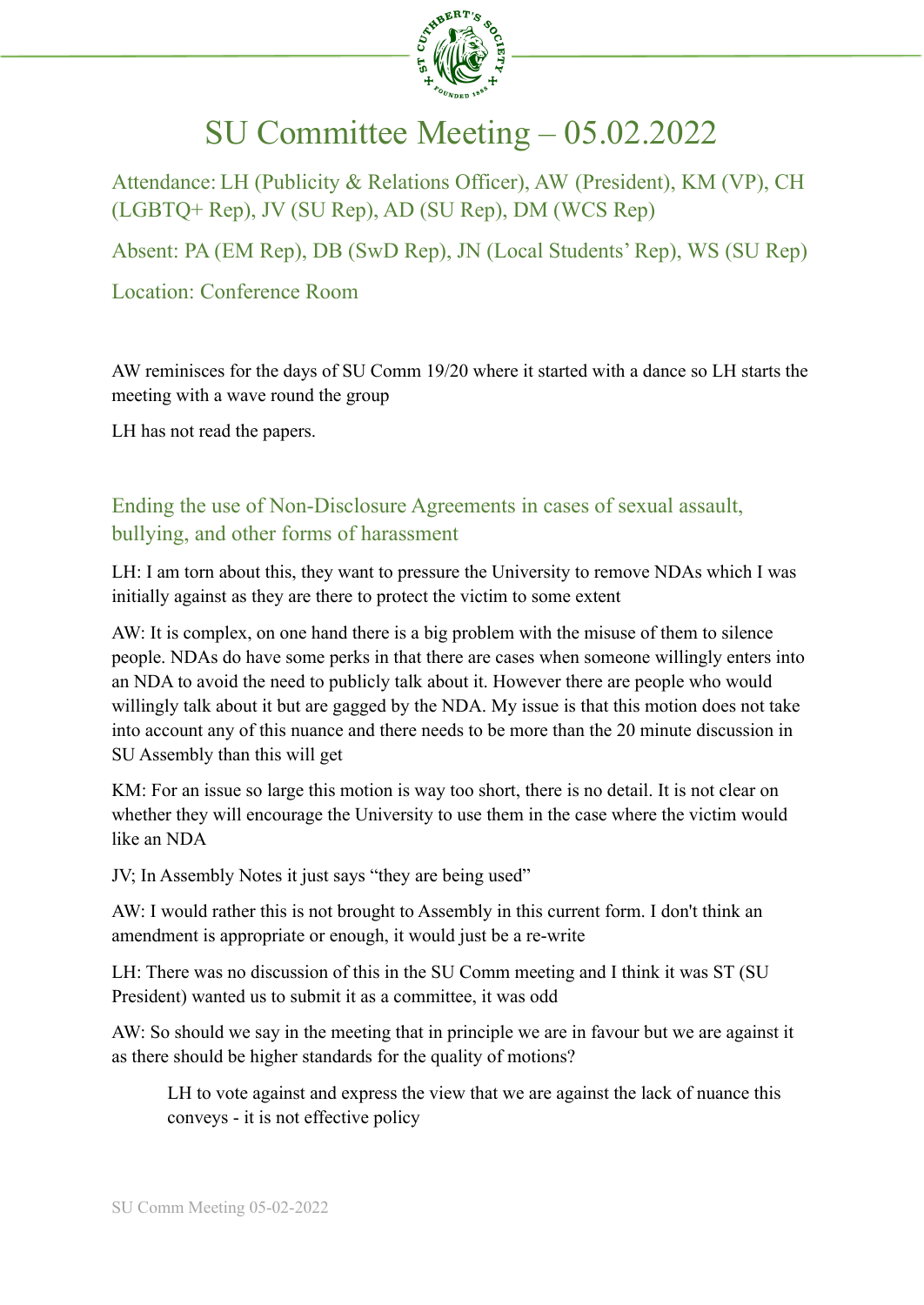

## Democracy Review – Assembly Membership Proposal

LH: Why have they decided the academic ones like that - surely some are representing more students than others?

AW: That is the same as saying there are more mature students than students of colour, they each get one rep. SU governance is so fucked, if someone proposed this motion to the JCR meeting we would turn it away at GovComm. It is not a motion, it doesn't tell you anything about how these positions are elected; who they represent; who can run. The standard for motions going to the SU is shockingly low when it should be higher than anyone else

LH: Nothing the SU does is working. They are changing the SU Rep from common room to colleges

AW: I spoke to JB (Opportunities Officer) and he said they will be elected by students of that college and there will be no more SU Comms, they won't work with the exec, no access to common room social media - all the methods SU Reps have to be able to represent students will be taken off of them

LH: This just makes the SU one big clique

AW: I am going to submit an amendment on this point. Frankly I don't agree with the rest of it but the wider student experience structure section makes no sense. Who are the university Enrichment Department Reps? Who are the three when there are about 6/7 departments where do they come from, how are they chosen? For some of those you pay subs so how does voting work - are they elected in campus wide ballot too?

AD: It does say the bit about committees of constituents

AW: But like 3 reps for 6 DSO's???

LH: I feel conflicted about the associations bit as sometimes they don't get Presidents elected so there could be no representation

AW: I hate the way this is structured as it presumes you need a person from a certain area or domain somewhere in the uni to have a conversation about that area. Why do we need a Rep from every college when there will be so many other reps who will also represent so many other areas including colleges?

AD: I think it is just to guarantee that and the chances that it doesn't happen is so small

LH: The SU associations don't have a dedicated SU person so who would be their voting member?

AW: At the moment it is each Association President

LH: There is so much divide it feels pointless to have all these bodies. When I was LGBTQ+ Rep we had a groupchat with the association but there was no communication on it at all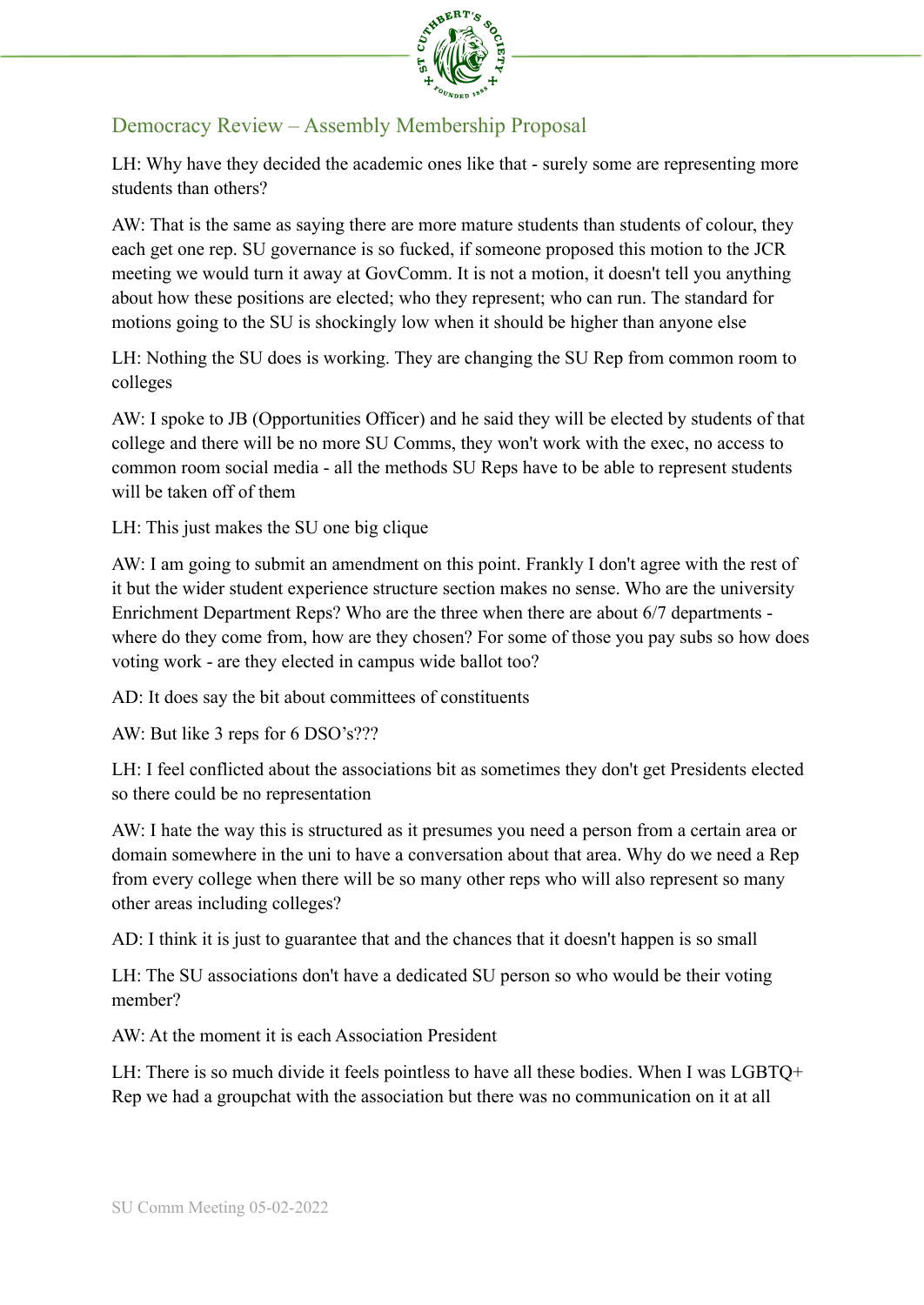

JV: The point of this is to be like we have conducted a review, concluded no engagement but have gone with the take that students who don't engage with us instead of we don't engage with students. They have just introduced more roles - that does not increase transparency. Opportunity doesn't matter if people don't care

DM: Don't understand how there is only one Rep for all of religion and faith?

JV: And how would there be just one for Political & Causes? We'll surely have someone from each different University political club, it won't work

LH: What is professional development?

AW: It could be Law Soc or Women in Stem

JV: But how are the academic Reps elected and from who

AW: I think they are meant to be like Maths Soc, Chem Soc

JV: That makes no sense and that has not been explained here anywhere

LH: Why is it Womxns Association? That's so exclusionary

AW: They wanted the Open Places to link them to specific groups and are they still doing that? I don't agree with that as what is the point of having a Rep who represents the college and then encouraging students not to go to them and go to the Open Place Reps instead?

JV: But no one would go to anyone here no one knows who they are

AW: No one will know who the open place reps are either. There was a motion last year to make the assembly membership public and the SU said ok but you have to get people's permission

JV: Surely by applying to the role you accept that?

AW: What is the point of being a representative and not being accessible at all?

LH: I still don't know who is on governance and grants

AW: I raised that with ST and she said "it is just not public facing in that way" but it should be. What would we want assembly makeup to look like?

LH: I say keep association reps, academic reps, college reps, the sabbs and to some extent you need the open place and wider student experience reps but not in this way

JV: It would make sense if there was a rep for each wider student group

LH: Should it not be the opportunities officers job to represent them

AW: I am of the opinion there are not enough sabbatical officers in the SU. I have priorities but I find time for them in between the things i have to do but they just focus on priorities and there needs to be more of them with more specific domains. But back on topic, would this be better than current makeup?

LH: I think it would